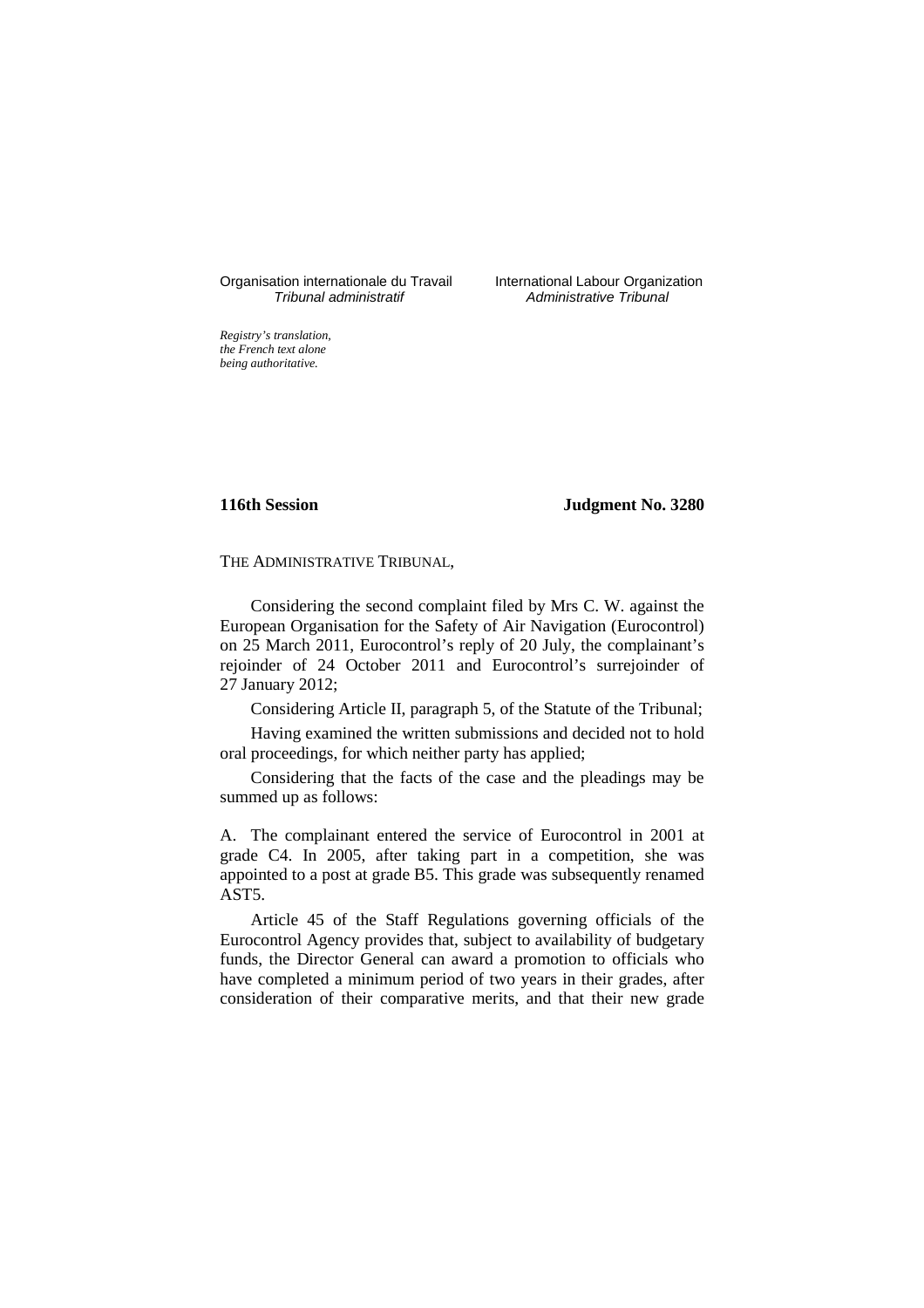"should, as a rule, be within the grade bracket as defined in the job description" of the officials concerned. The criteria and procedure for promotion are set out in Rule of Application No. 4 of the Staff Regulations.

On 21 September 2010, Eurocontrol's Board, which is chaired by the Director General, decided not to hold a promotion round for that year, primarily because of the difficult budgetary situation and of the fact that a 3.7 per cent salary increase had been approved by the Member States. The complainant was sent a summary of the key points discussed at that meeting by an e-mail of 6 October 2010.

On 26 October 2010 the complainant submitted an internal complaint to the Director General against the decision of 21 September. She alleged that he had failed to honour his obligations under the Staff Regulations by not implementing the promotion procedure and that he had deprived her of her "right to be considered for promotion", as provided for in the Staff Regulations. She requested that the promotion round for 2010 be held by 31 December 2010 and she claimed 2,500 euros in compensation for the injury which she considered she had suffered. On 25 March 2011 she filed a complaint with the Tribunal, impugning the implied decision to reject her internal complaint.

B. The complainant states that, as her grade – AST5 – was within the AST3-AST6 bracket, and as she had held it for more than two years, in 2010 she fulfilled the conditions for promotion required by Article 45 of the Staff Regulations, which has therefore been breached. Referring to Eurocontrol's actual expenditure on staff remuneration for 2010, she contends that it did have sufficient financial resources to hold a promotion round that year. She taxes Eurocontrol with not carrying out any of the implementing procedures set forth in Rule of Application No. 4, although all the conditions for conducting a promotion round were met.

The complainant cites Judgment 365, according to which "the rules on promotion create an acquired right in so far as they offer the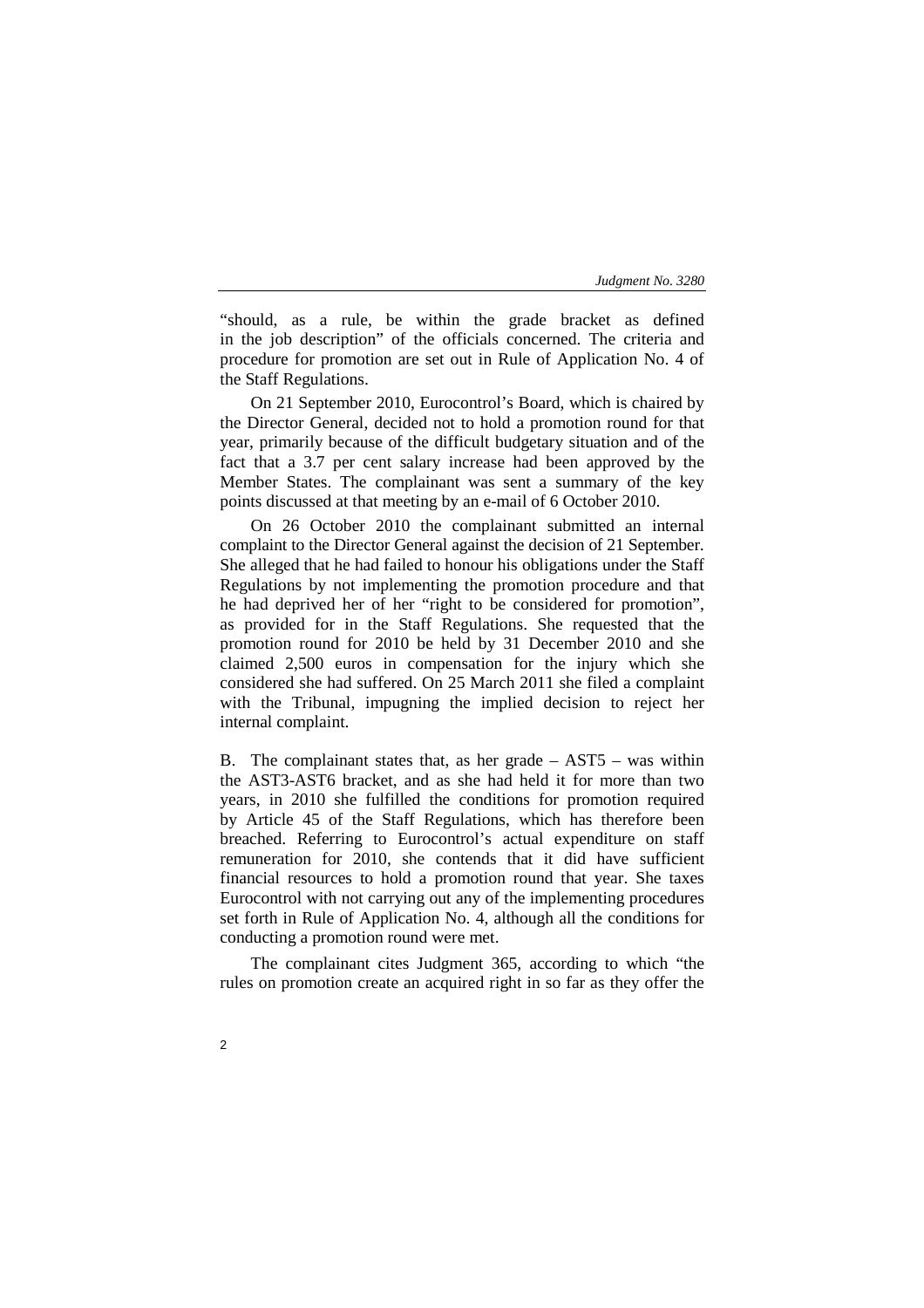prospect of advancement". In her opinion, by doing away with the promotion round for 2010, Eurocontrol breached her right to career advancement and, more specifically, her acquired right to have her merits considered with a view to possible promotion. She argues that Eurocontrol also breached its duty of care by ignoring the individual interests of its serving staff members.

The complainant asks the Tribunal to set aside the decision of 21 September 2010 and, if appropriate, the implied decision rejecting her internal complaint. She also claims damages in the amount of 2,500 euros to redress the injury which she considers she has suffered and 5,000 euros in costs.

C. In its reply Eurocontrol informs the Tribunal that, having been apprised of the opinion of the Joint Committee for Disputes of 28 April 2011, the Principal Director of Resources, acting on behalf of the Director General, decided on 5 July 2011 to reject the complainant's internal complaint as irreceivable and legally unfounded. It asks the Tribunal to examine the receivability of the complaint in light of the fact that the complainant appears to have no cause of action in this case.

On the merits, Eurocontrol points out that annual budgetary appropriations constitute maximum authorised expenditure and not expenditure obligations. It submits that the Director General's decision not to hold a promotion round in 2010 lay within his discretion under Article 3(1) of the Statute of the Agency. This decision was taken so as not to aggravate staff frustration by holding a promotion round even more limited than the previous one and because Eurocontrol was facing a particularly difficult situation – which led to restrictions in other areas – during restructuring. In this connection, Eurocontrol underscores the impact of the 3.7 per cent pay rise on the general budget for 2010. It also submits that, as there were no funds for holding a promotion round that year, the procedure set forth in Rule of Application No. 4 could not be applied. In its opinion, the fact that the complainant did not obtain the promotion for which she was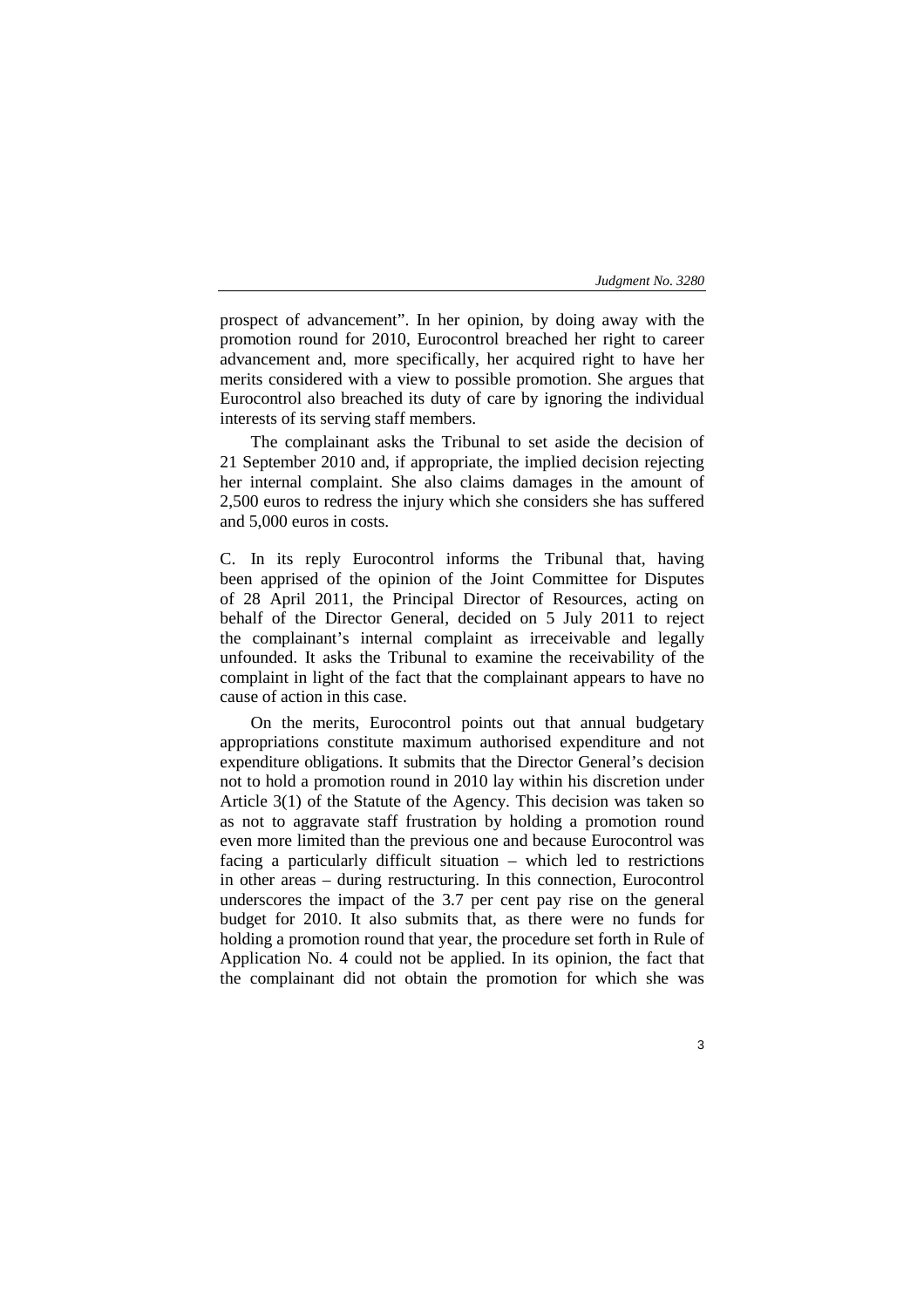eligible does not signify that the applicable provisions were breached. Furthermore, the disputed decision did not harm the complainant's prospects of advancement; indeed, she was promoted in the 2011 promotion round.

D. In her rejoinder the complainant maintains her position. In her view the promotion which she obtained in 2011 has no bearing on the unlawful nature of the decision not to hold a promotion round the previous year. She submits that she does have a cause of action to have the decision set aside because, by adopting it, Eurocontrol deprived her of a chance of promotion in 2010. The complainant adds that provision had been made in the budget for the salary increases and Eurocontrol has not proved that it was impossible to hold a promotion round in 2010. She argues that, although Article 3(1) of the Statute confers wide discretion on the Director General with regard to the use of financial resources, it does not authorise him not to apply Article 45 of the Staff Regulations.

The complainant asks the Tribunal to set aside, if appropriate, the decision of 5 July 2011.

E. In its surrejoinder Eurocontrol reiterates its position. It asks for the joinder of this complaint with three other complaints pursuing the same claim.

# CONSIDERATIONS

1. The complainant entered the service of Eurocontrol on 1 February 2001, when she joined the Institute of Air Navigation Services in Luxembourg as a typist 1st class, at grade C4, step 2. After taking part in a competition, on 1 November 2005 she took up duties at grade B5, which corresponds to grade AST5 on the new scale. At the time of filing her complaint, she had reached the third step in that grade.

On 21 September 2010 the Director General decided not to hold a promotion round for 2010 on account of a difficult budgetary situation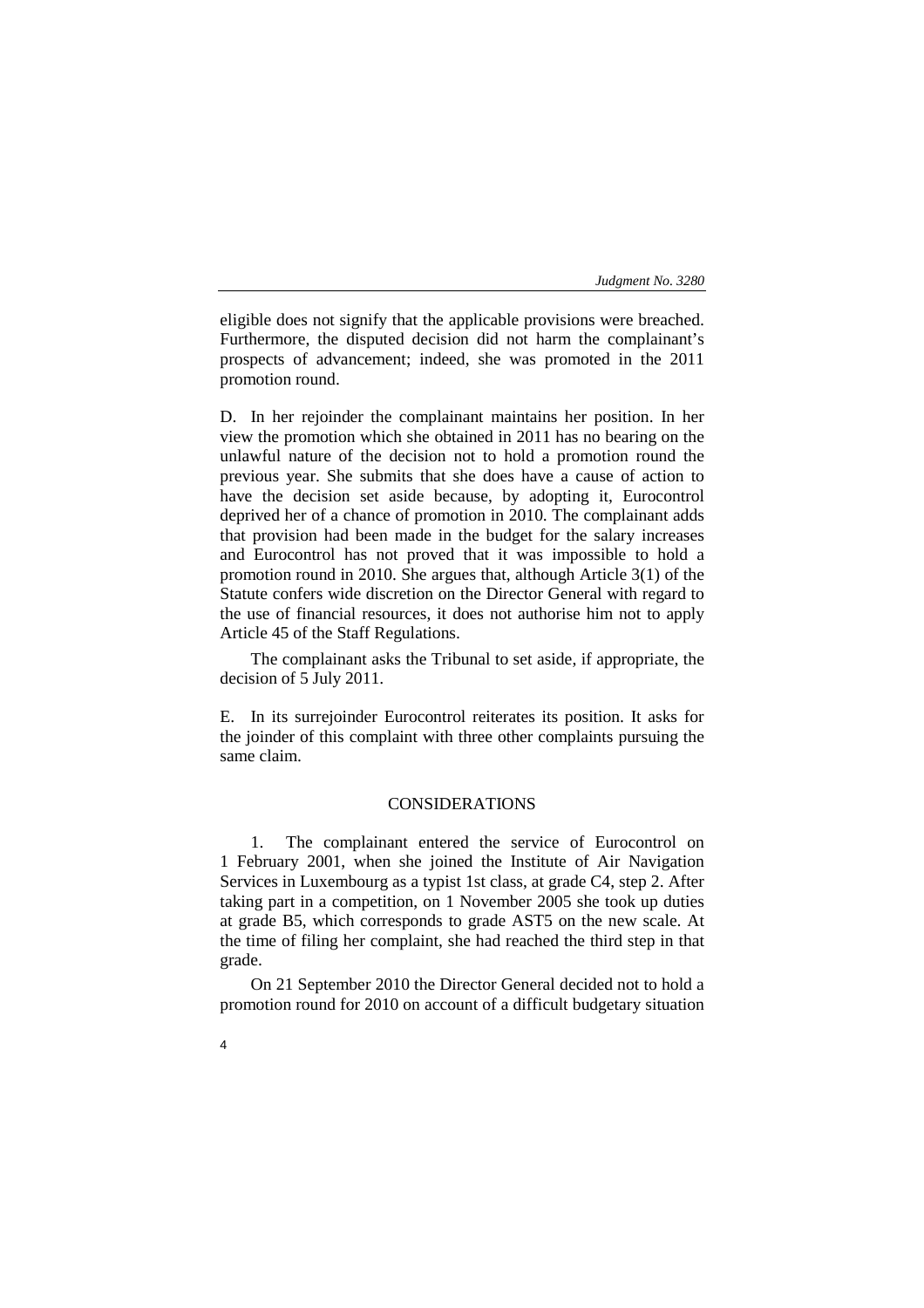exacerbated by the costs resulting from a 3.7 per cent adjustment in salaries and pensions approved in May by the Member States. He announced that a compensatory round, comprising promotions, early step advancement and financial bonuses, would be held in 2011.

On 26 October 2010 the complainant submitted an internal complaint against this decision, in which she asked for the holding of the promotion round for 2010 and the payment of compensation for moral injury.

2. On 25 March 2011 the complainant filed a complaint with the Tribunal against the implied decision to reject her internal complaint.

In its opinion rendered on 28 April 2011, the Joint Committee for Disputes concluded that the internal complaint was well-founded insofar as it challenged the decision not to hold a promotion round in 2010. It considered that this decision was unwarranted and that the procedure was opaque.

On 5 July 2011 the Director General nevertheless rejected the internal complaint, emphasising that the decision at issue was consistent with the applicable rules, which granted him a wide margin of discretion.

The complainant was promoted to the position of administrative assistant at grade AST6, step 1, on 1 July 2011.

In her rejoinder of 24 October 2011 the complainant asks the Tribunal to set aside, if appropriate, the explicit decision rejecting her internal complaint of 26 October 2010.

3. Eurocontrol disputes the receivability of the complaint on the grounds that the complainant shows no cause of action, since there is nothing to prove that in 2010 she would have been promoted to her current grade.

This objection to receivability is irrelevant, since Eurocontrol acknowledges that in 2010 the complainant was eligible for promotion within her grade bracket on account of her length of service in that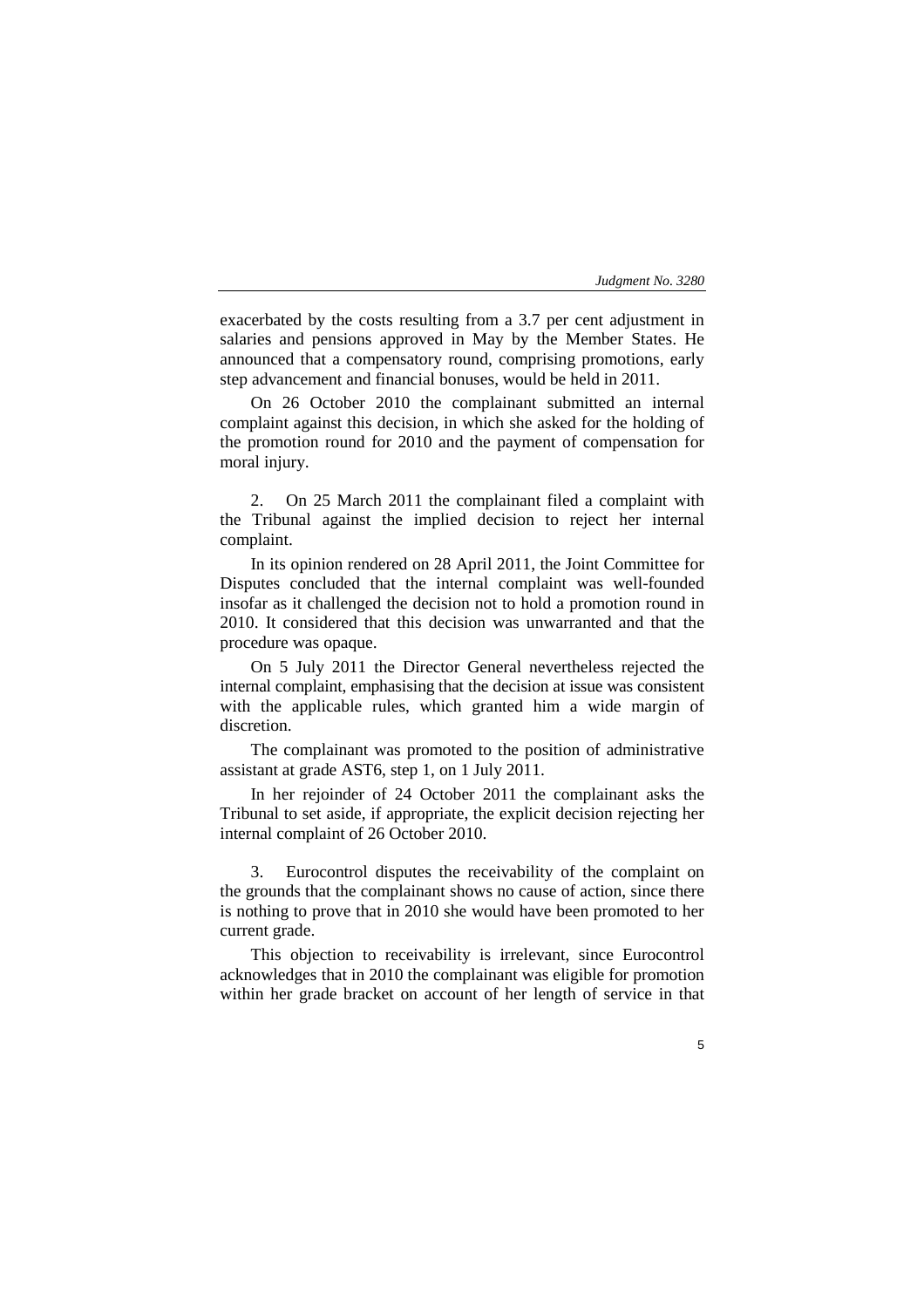grade. Since her promotion was conceivable, the complainant plainly lost an opportunity for obtaining it at the end of the round which would normally have been held that year. Her cause of action in challenging the refusal to hold that promotion round cannot depend on the potential outcome of the round.

4. In September 2010 it was financial reasons alone which led Eurocontrol to forgo the regular promotion round for that year and to cancel the appropriation of a little over 1.2 million euros earmarked for that purpose in the budget adopted on 2 December 2009. That decision was consonant with Article 6 of the Staff Regulations, which stipulates that the budget must contain a provision on availability of financial means for career advancements (promotions and steps). Eurocontrol emphasises that the situation created by added expenditure of some 13.3 million euros – representing 5.4 per cent of the total budget – due to the above-mentioned increase in salaries and pensions, led it not only to cancel that appropriation, but also to make substantial cuts in various other budget headings. It emphasises that, at the beginning of 2010, the staff was duly informed of the exchanges of view within the Board as to whether or not it would be advisable to hold a round of promotions and that a final decision on the matter would be taken in September.

5. The complainant submits that none of the reasons given justified a breach of the acquired rights conferred on her by the provisions governing the regular promotion of Eurocontrol staff and that Eurocontrol has ignored the principle of *patere legem quam ipse fecisti*.

6. Article 45 of the Staff Regulations reads in pertinent part:

"Promotion shall be by decision of the Director General subject to availability of budgetary funds. It shall be effective by appointment of the official to the next higher grade in the function group to which he belongs. The next higher grade should, as a rule, be within the grade bracket as defined in the job description.

Promotion shall be exclusively by selection from among officials who have completed a minimum period of two years in their grade, after

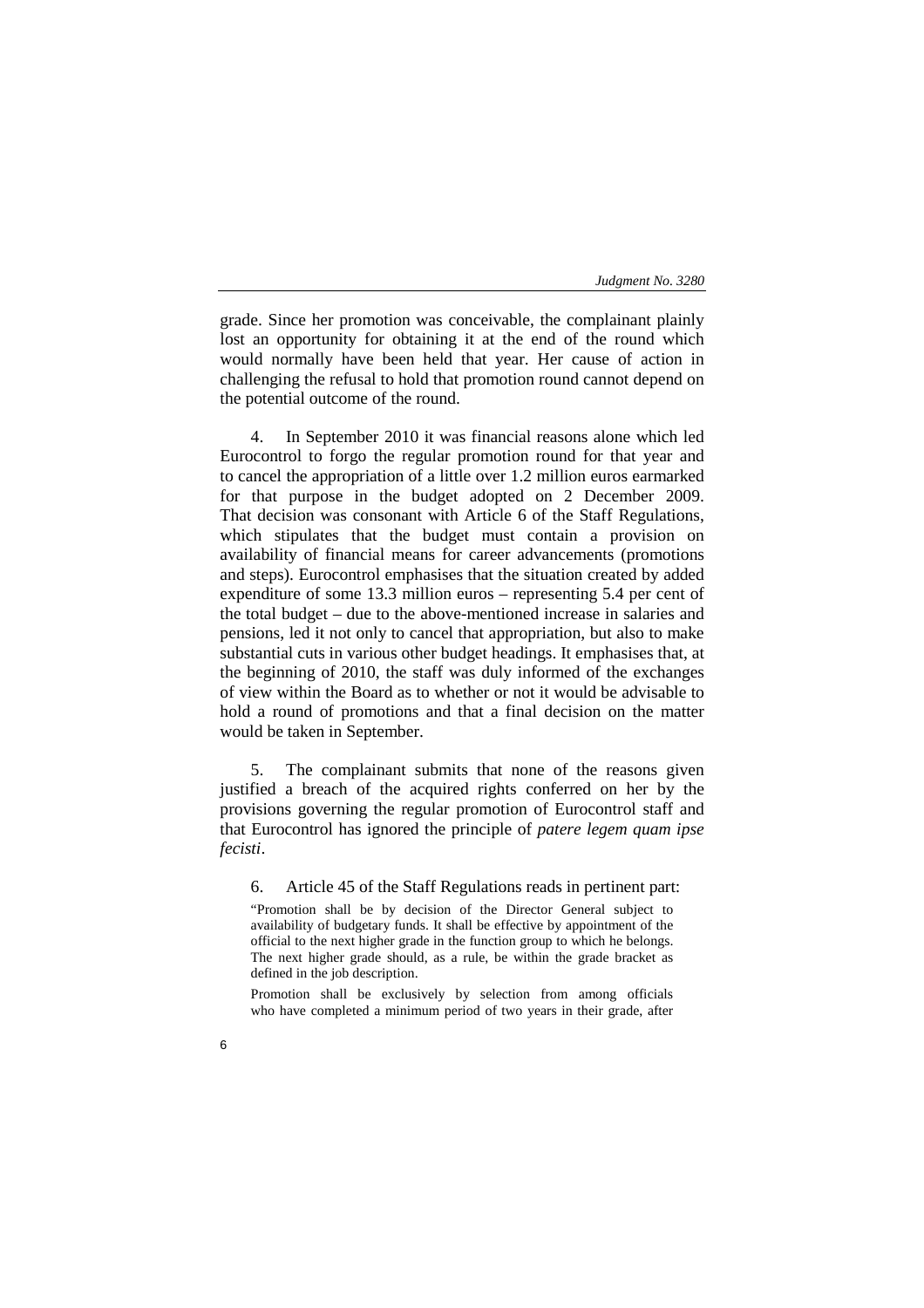consideration of the comparative merits of the officials eligible for promotion. Merit shall be understood as e.g. performance and longstanding commitment.

 $[...]$ 

A Rule of Application shall lay down the criteria and processes applicable for promotion."

Article 4 of Rule of Application No. 4 states:

"Each year, the Director General shall provide Directors and Heads of Service with guidelines regarding the portion of budgetary appropriations allocated to promotions. On this basis, Directors and Heads of Service shall determine before 31 May each year, the maximum number of promotion possibilities for each grade and function group. They shall organise the necessary consultations with the representatives designated by the Staff Committee as provided for under Article 3 above, and take note of their opinion. To this end, the Staff Committee representatives shall receive the list of promotion candidates who fulfil the minimum length of service requirements in their grade. The percentages of officials eligible for promotion, calculated with reference to the budgetary staff complement in the context of the annual funds available in the budget, shall also be communicated. The Directorate in charge of human resources shall centralise and coordinate the proposals made for each directorate or service and send them to the Promotion Board provided for in Article 3 of the present Rule."

7. The Tribunal must allow the Director General a wide margin of discretion not only when determining the merits of an official eligible for promotion to a higher grade in the function group to which he or she belongs, but also when assessing whether available budgetary resources permit such promotion. The question in the instant case is, however, whether in view of the financial situation of Eurocontrol, which had been worsened by a pay rise granted after the adoption of the budget, the Director General, with the Board's support, could simply cancel a duly approved budget appropriation and, in consequence thereof, do away with the promotion round for 2010.

The sweeping nature of such a measure is debatable. It was unprecedented at Eurocontrol and no provision is made for it in the above-mentioned Staff Regulations, which require the holding of an annual promotion round and do not contemplate the possibility of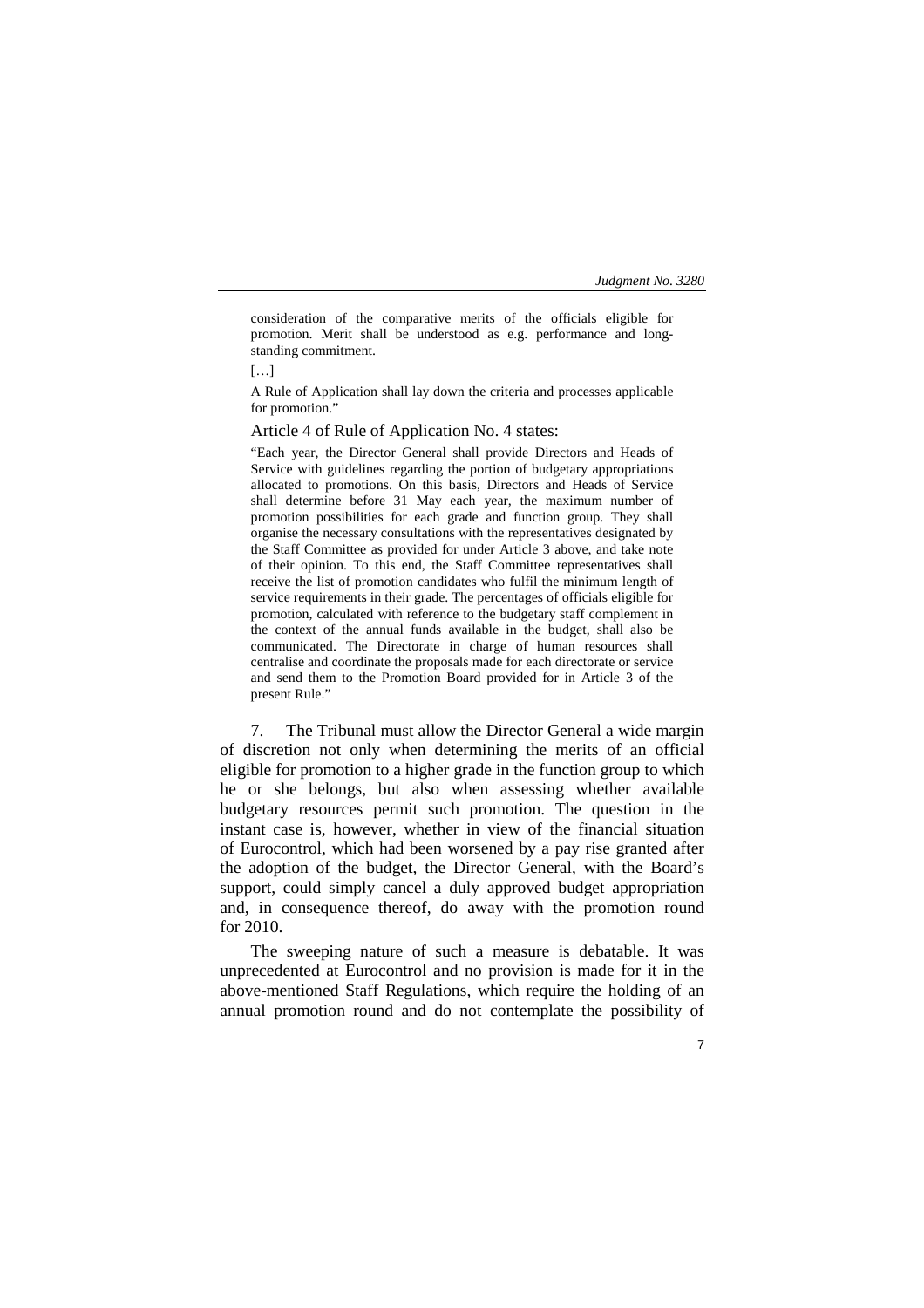deferring that round for one or more years. The purpose of those provisions is to ensure that each official has some prospect of advancement, in other words he or she may legitimately hope to move up to a higher position one day; to that end it is necessary to examine his or her situation at regular intervals.

However, although it is debatable in principle, the general postponement of a promotion round cannot be ruled out completely when Eurocontrol's financial situation requires it in exceptional circumstances. The explanations furnished by Eurocontrol, the verisimilitude of which the Tribunal does not doubt, show that such circumstances existed in the instant case. Eurocontrol decided to postpone the promotion round for 2010 only after objectively analysing those circumstances and informing the staff, shortly after the adoption of the budget, that such a postponement might occur. It was restricted to one year and the announcement thereof was accompanied by the assurance that a compensatory round comprising promotions, early step advancement and financial bonuses would be held the following year, the year when the complainant obtained the desired promotion. Whether it might have been possible to hold a promotion round small enough to be compatible with the available budgetary resources is open to question but, as the solution chosen was a matter of management policy, the Tribunal will not take Eurocontrol to task for having opted for a general measure on the grounds that the limited round of promotions which it had held in 2009 had caused frustration among the staff concerned.

In view of the foregoing, it must be found that the impugned decision does not breach the principle of *patere legem quam ipse fecisti* or the complainant's acquired rights which comprise the right to have her merits examined regularly with a view to promotion, but not the right to promotion at a given date irrespective of all the circumstances.

# DECISION

For the above reasons, The complaint is dismissed.